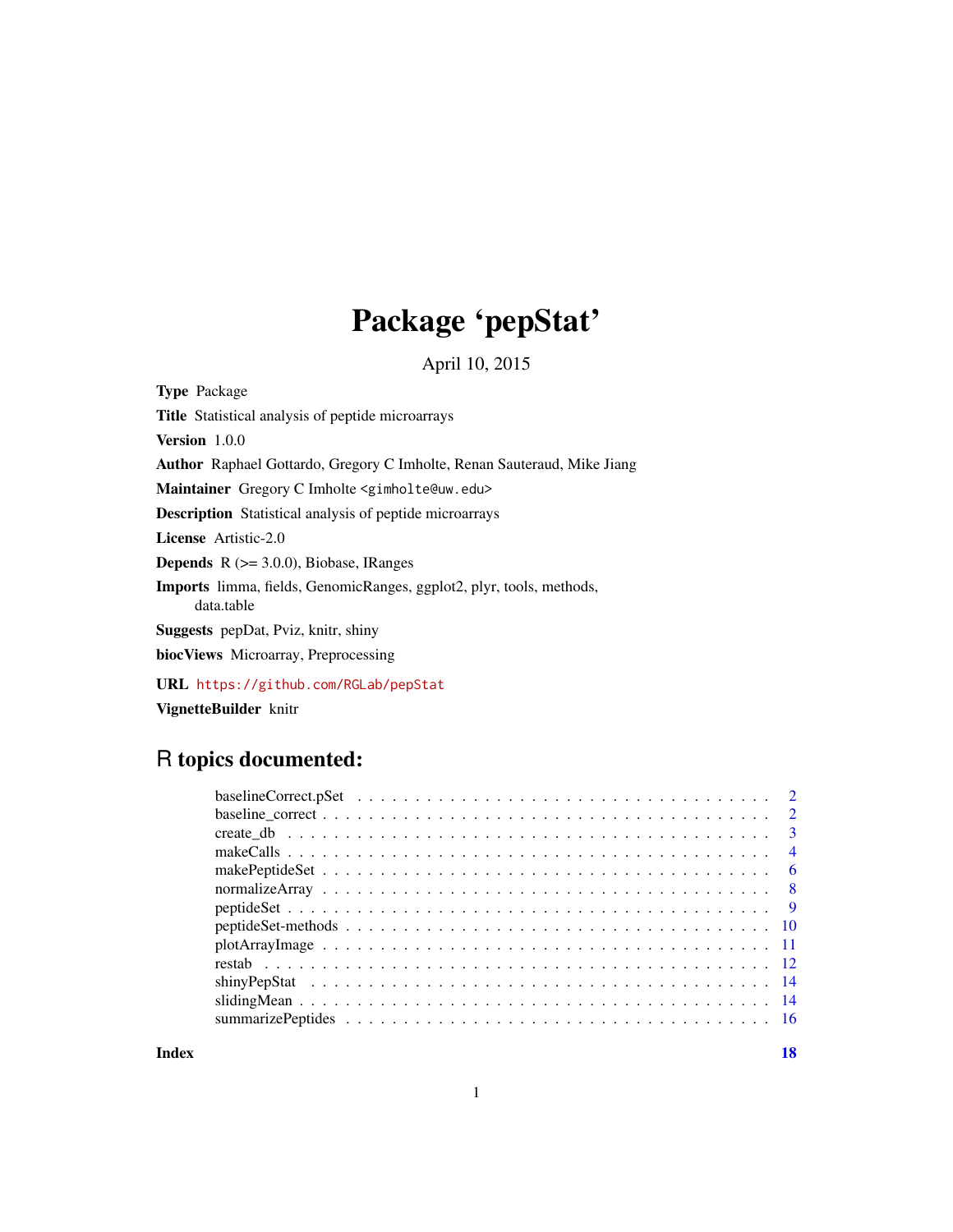<span id="page-1-0"></span>baselineCorrect.pSet *Substract baseline intensities*

#### Description

Correct intensities by substracting PRE visit sample intensities.

## Usage

```
baselineCorrect.pSet(pSet, verbose = FALSE)
```
## Arguments

| pSet    | A peptide Set with sample PRE and POST visits.                                             |
|---------|--------------------------------------------------------------------------------------------|
| verbose | A logical. If TRUE, information regarding the pairedness of the data will be<br>displayed. |

## Details

If samples are not PAIRED (One PRE and POST for each ptid), then the average expression of all PRE visit samples is substracted from each sample.

## Value

A matrix of the baseline corrected intensities, with as many columns as there are samples POST visit

## Author(s)

Raphael Gottardo, Gregory Imholte

baseline\_correct *Substract baseline intensities*

## Description

Correct intensities by substracting PRE visit sample intensities.

## Usage

```
baseline_correct(pSet, verbose = FALSE)
```

| pSet    | A peptide Set with sample PRE and POST visits.                                             |
|---------|--------------------------------------------------------------------------------------------|
| verbose | A logical. If TRUE, information regarding the pairedness of the data will be<br>displayed. |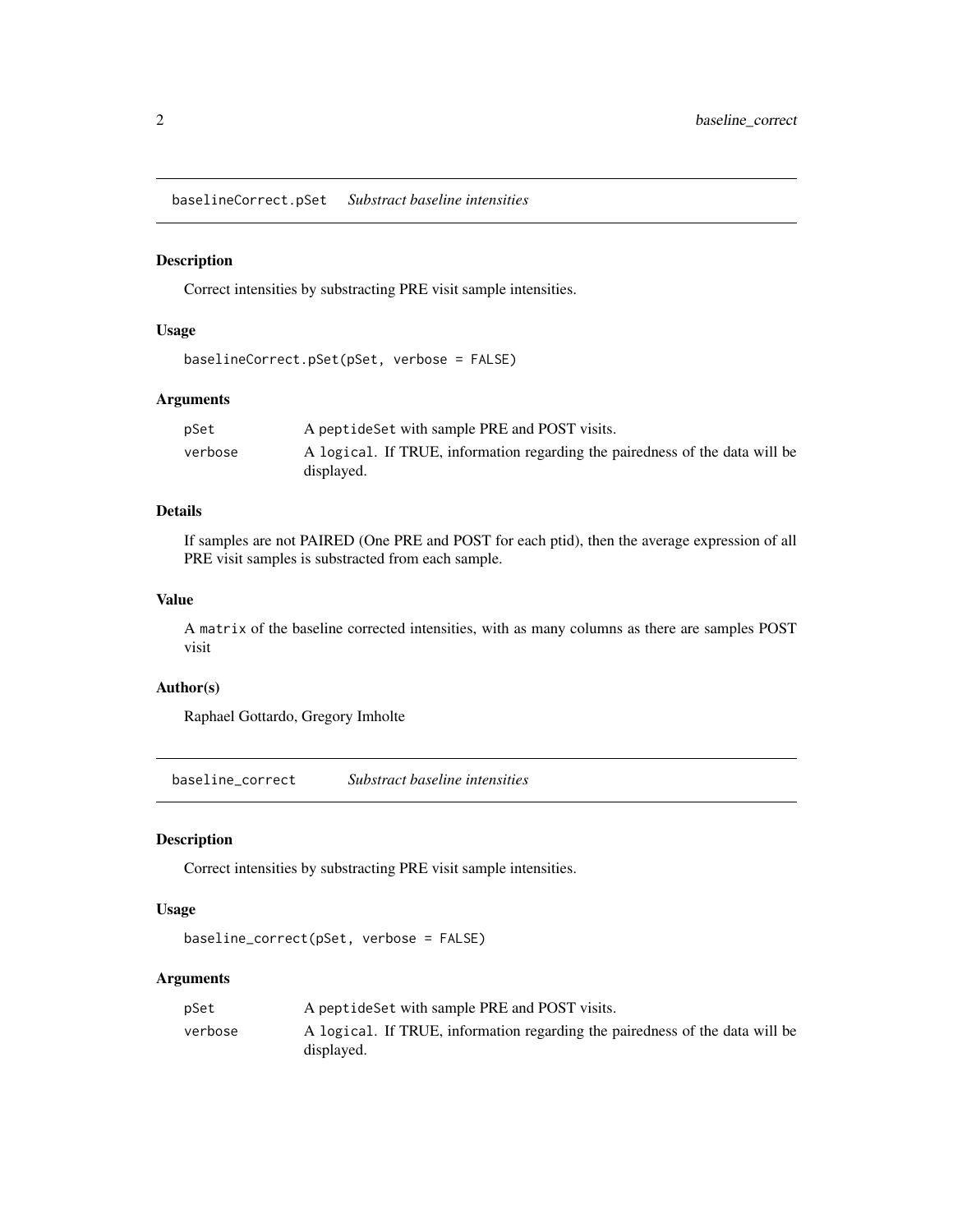#### <span id="page-2-0"></span>create\_db 3

## Details

The function will try to pair as many sample as possible. The remaining subjects with a POST and no PRE will use the average expression of all baseline samples. Subjects with baseline only will not be represented in the resulting matrix.

#### Value

A matrix of the baseline corrected intensities, with as many columns as there are samples POST visit

#### Author(s)

Renan Sauteraud

## <span id="page-2-1"></span>create\_db *Create a peptide collection*

## Description

Constructor to create peptide collection to be used in summarizePeptides.

#### Usage

```
create_db(position)
```
## Arguments

position A data.frame or GRanges object. If a data.frame is provided, it should contain 'start' and 'end' or 'width' columns as well as a peptide column. If position is a GRanges object, then it must either have peptide as names or contain a peptide metadata column.

## Details

position can have additional columns. These columns will be kept in the resulting peptide collection. This is especially useful to include clades and grouping parameters for the makeCalls function.

If the input contains all the z-scores (z1 to z5), then they will not be re-calculated. If some (but not all) z-scores are missing, a warning message will be sent and the z-scores are re-calculated.

## Author(s)

Renan Sauteraud

## See Also

[GRanges](#page-0-0)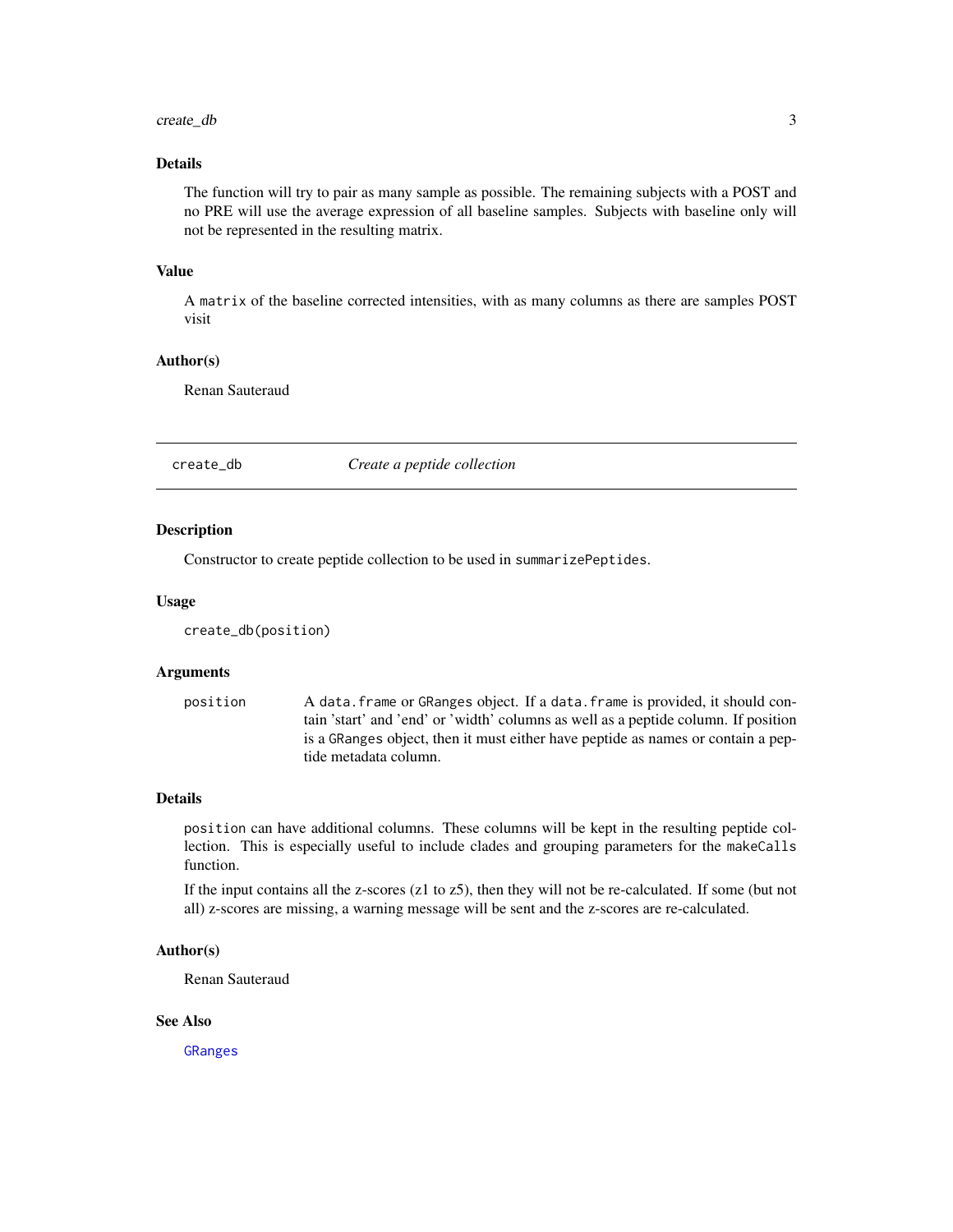## Examples

```
#construct data.frame object
   AA <- c("A", "C", "D", "E", "F", "G", "H", "I", "K", "L", "M", "N", "P",
   "Q","R", "S", "T", "V", "W", "Y")
  starts \leq seq(1, 30, 3)
  ends <- starts + 14
  peptides \leq sapply(1:10, function(x) {
    paste0(AA[floor(runif(15, 1, 20))], collapse = "")
  })
  data \leq data.frame(start = starts, end = ends, peptide = peptides)
#from data.frame
  new_pep <- create_db(data)
#from GRanges
  new_pep <- create_db(new_pep)
```
<span id="page-3-1"></span>makeCalls *Make antibody binding positivity calls*

## Description

After normalization and data smoothing, this last step makes the call for each peptide of the peptideSet after baseline correcting the peptide intenstities.

## Usage

```
makeCalls(peptideSet, cutoff = 1.2, method = "absolute", freq = TRUE,
  group = NULL, verbose = FALSE)
```

| peptideSet | A peptideSet object. The peptides, after normalization and possibly data<br>smoothing.                                                                                |
|------------|-----------------------------------------------------------------------------------------------------------------------------------------------------------------------|
| cutoff     | A numeric. If FDR, the FDR threshold. Otherwise, a cutoff for the background<br>corrected intensities.                                                                |
| method     | A character. The method used to make positivity calls. "absolute" and "FDR"<br>are available. See details below.                                                      |
| freg       | A logical. If set to TRUE, return the percentage of slides calling a peptide<br>positive. Otherwise, return a logical indicating binding events.                      |
| group      | A character. Only used when freq is set to TRUE. A character indicating a<br>variable by which to group slides. If non-null the percentage is calculated by<br>group. |
| verbose    | A logical. If set to TRUE, progress information will be displayed.                                                                                                    |

<span id="page-3-0"></span>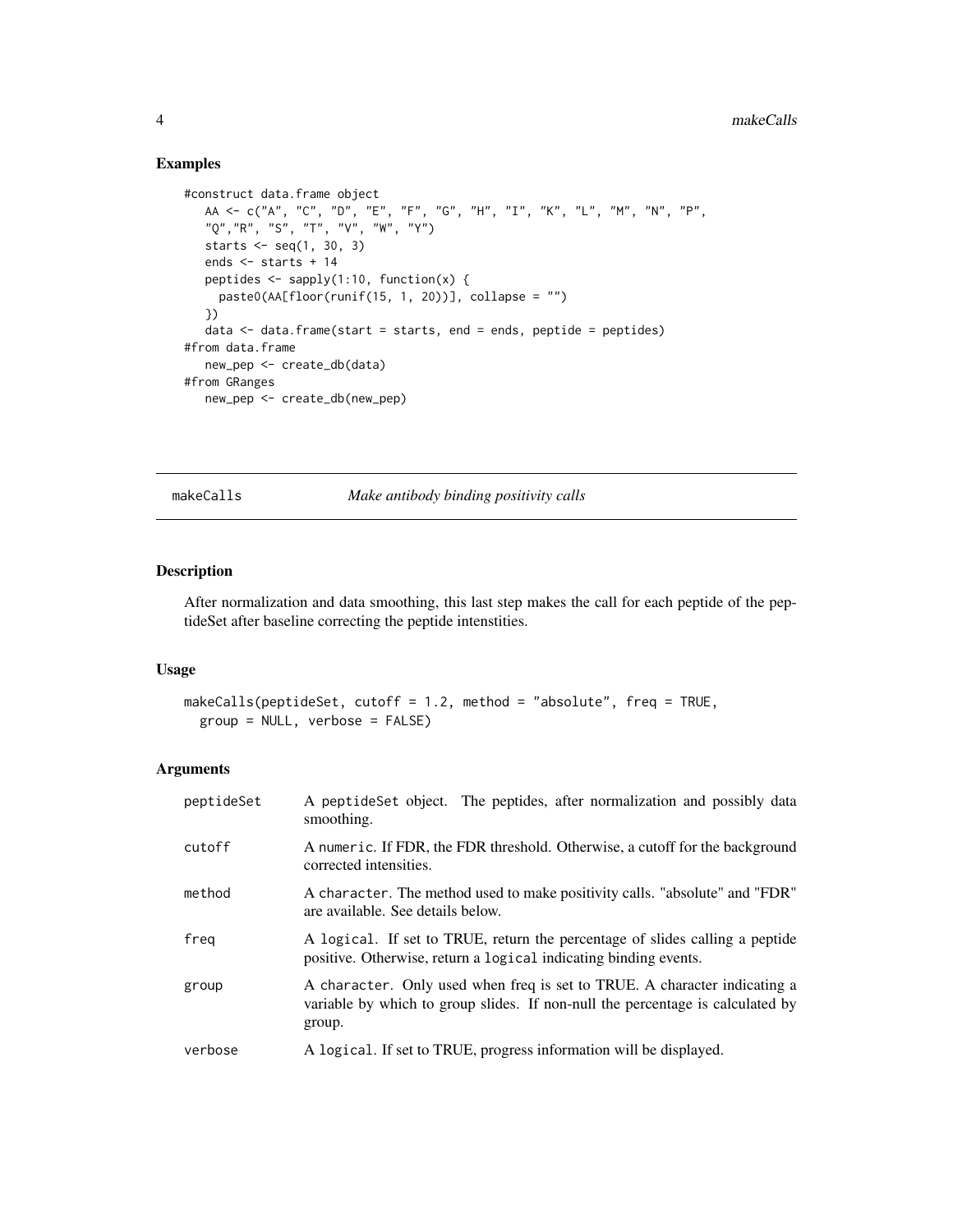#### makeCalls 5

#### Details

This function requires specific variables ptid and visit in pData(peptideSet). The variable ptid should indicate subjects, and the variable visit should be a factor with levels pre and post.

If slides are paired for subjects, intensities corresponding to post-visit are substracted from pre. If slides are not paired, slides with pre have intensities averaged by peptides, and averaged peptide intensities are subtracted from slides that have entry post. Calls are made on these baseline corrected intensities.

When method = FDR, a left-tail method is used to generate a threshold controlling the False Discovery Rate at level cutoff. When method = absolute, Intensities exceeding the threshold are labelled as positive.

When freq = TRUE a group variable may be specified. The argument group indicates the name of a variable in pData(peptideSet) by which positive calls should be grouped. The call frequency for each peptide is calculated within groups.

## Value

If freq = TRUE, a numeric matrix with peptides as rows and groups as columns where the values are the frequency of response in the group. If freq = FALSE, a logical matrix indicating binding events for each peptide in each subject.

## Author(s)

Greg Imholte

```
## This example curated from the vignette -- please see vignette("pepStat")
## for more information
if (require("pepDat")) {
 ## Get example GPR files + associated mapping file
 dirToParse <- system.file("extdata/gpr_samples", package = "pepDat")
 mapFile <- system.file("extdata/mapping.csv", package = "pepDat")
 ## Make a peptide set
 pSet <- makePeptideSet(files = NULL, path = dirToParse,
                        mapping.file = mapFile, log=TRUE)
 ## Plot array images -- useful for quality control
 plotArrayImage(pSet, array.index = 1)
 plotArrayResiduals(pSet, array.index = 1, smooth = TRUE)
 ## Summarize peptides, using pep_hxb2 as the position database
 data(pep_hxb2)
 psSet <- summarizePeptides(pSet, summary = "mean", position = pep_hxb2)
  ## Normalize the peptide set
 pnSet <- normalizeArray(psSet)
 ## Smooth
```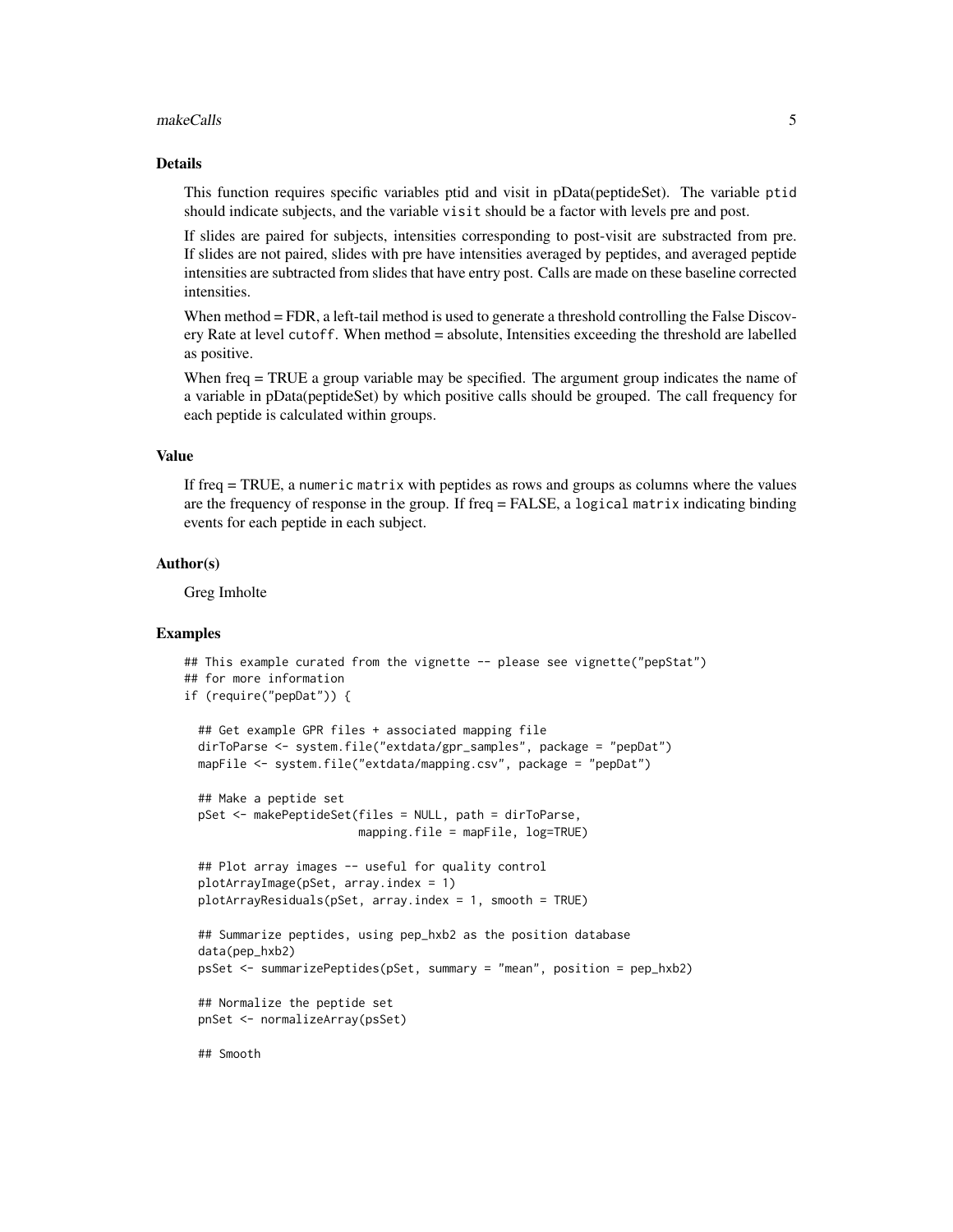```
psmSet <- slidingMean(pnSet, width = 9)
  ## Make calls
  calls <- makeCalls(psmSet, freq = TRUE, group = "treatment",
                     cutoff = .1, method = "FDR", verbose = TRUE)## Produce a summary of the results
  summary <- restab(psmSet, calls)
}
```
<span id="page-5-1"></span>makePeptideSet *peptideSet constructor*

## Description

This function reads GenePix results (.gpr) files and creates a peptideSet object gathering experiment information.

## Usage

```
makePeptideSet(files = NULL, path = NULL, mapping.file = NULL,
 use.flags = FALSE, rm.control.list = NULL, empty.control.list = NULL,
 bgCorrect.method = "normexp", log = TRUE, check.row.order = FALSE,
  verbose = FALSE)
```

| files              | A character vector. If NULL, all files with a .gpr extension in the specified<br>path will be read.                                                                                                         |
|--------------------|-------------------------------------------------------------------------------------------------------------------------------------------------------------------------------------------------------------|
| path               | A character string. The directory where the .gpr files to read are located.                                                                                                                                 |
| mapping.file       | A character string or data. frame. A mapping file that gives information for<br>each sample. See details section below for a list of required fields.                                                       |
| use.flags          | A logical. Should spots with flag value -99 or lower be excluded?                                                                                                                                           |
| rm.control.list    |                                                                                                                                                                                                             |
|                    | A character vector. The name of the controls to be excluded from the pep-<br>tideSet.                                                                                                                       |
| empty.control.list |                                                                                                                                                                                                             |
|                    | A character vector. The name of the empty controls. If non NULL, the inten-<br>sity of these empty spots will be substracted from remaining intensities.                                                    |
| bgCorrect.method   |                                                                                                                                                                                                             |
|                    | A character string. The name of the method used for background correction.<br>This is passed to limma's backgroundCorrect method. See details section below<br>and ?backgroundCorrect for more information. |
| log                | A logical. If TRUE, intensities will be log2 transformed after BG correction.                                                                                                                               |
| check.row.order    |                                                                                                                                                                                                             |
|                    | A logical. Should slides be reduced to a common set of peptides?                                                                                                                                            |
| verbose            | A logical. Displays progress and additional information.                                                                                                                                                    |

<span id="page-5-0"></span>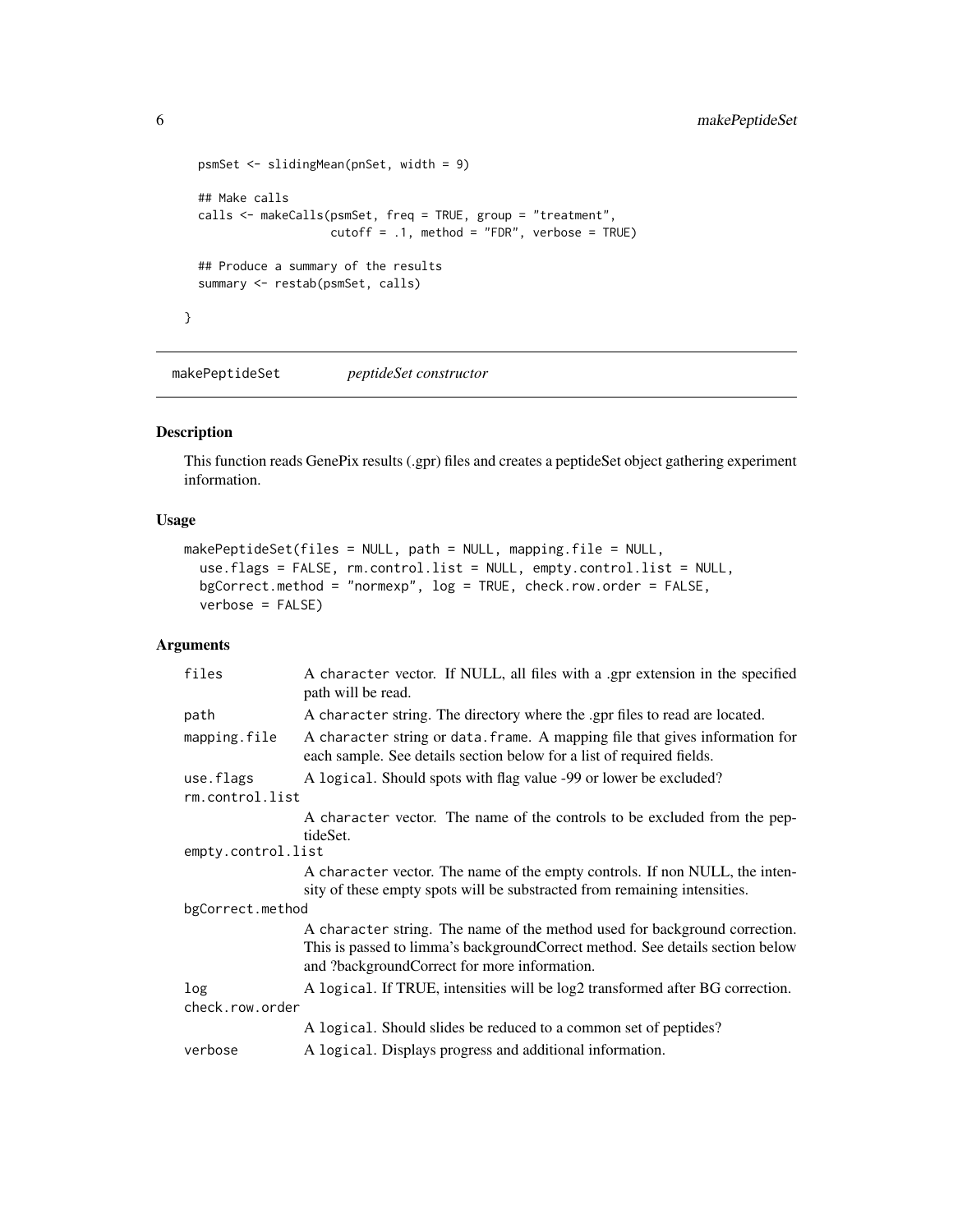## makePeptideSet 7

#### Details

GenePix results files (.gpr) are read when found in either the files or path arguments. By default, the foreground and background median intensities of the "red" channels, "F635 Median" and "B635 Median", are read. The background correction specified in bgCorrect.method is passed to the backgroundCorrect method in the limma package.

The mapping.file can be either a filename or a data.frame. In any case, it should contain at least three columns labeled "filename", "ptid" and "visit". The filenames given here should match those read from the path or files argument, or be a subset of it. For each ptid (patient ID), the visit column should have at least one "pre" and one "post" sample. Any additional column will be kept into the resulting peptideSet and can be used later on for groupping.

If check.row.order = TRUE, the final set of probes is taken to be those with IDs found in all arrays that were read.

Row, Column and Block spatial array position for each probe are stored in the featureRanges slot of the returned object.

#### Value

A peptideSet object that contain the intensities, peptide sequences and annotations available in the mapping file.

## Author(s)

Raphael Gottardo, Gregory Imholte

#### See Also

[peptideSet](#page-8-1), [read.maimages](#page-0-0), [backgroundCorrect](#page-0-0)

## Examples

```
# Read gpr files
library(pepDat)
mapFile <- system.file("extdata/mapping.csv", package = "pepDat")
dirToParse <- system.file("extdata/gpr_samples", package = "pepDat")
pSet <- makePeptideSet(files = NULL, path = dirToParse,
                       mapping.file = mapFile, log=TRUE)
# Specify controls to be removed and empty controls
# to be used for background correction.
pSet <- makePeptideSet(files = NULL, path = dirToParse,
                       mapping.file = mapFile, log = TRUE,
                       rm.control.list = c("JPT-control", "Ig", "Cy3"),
```
empty.control.list= c("empty", "blank control"))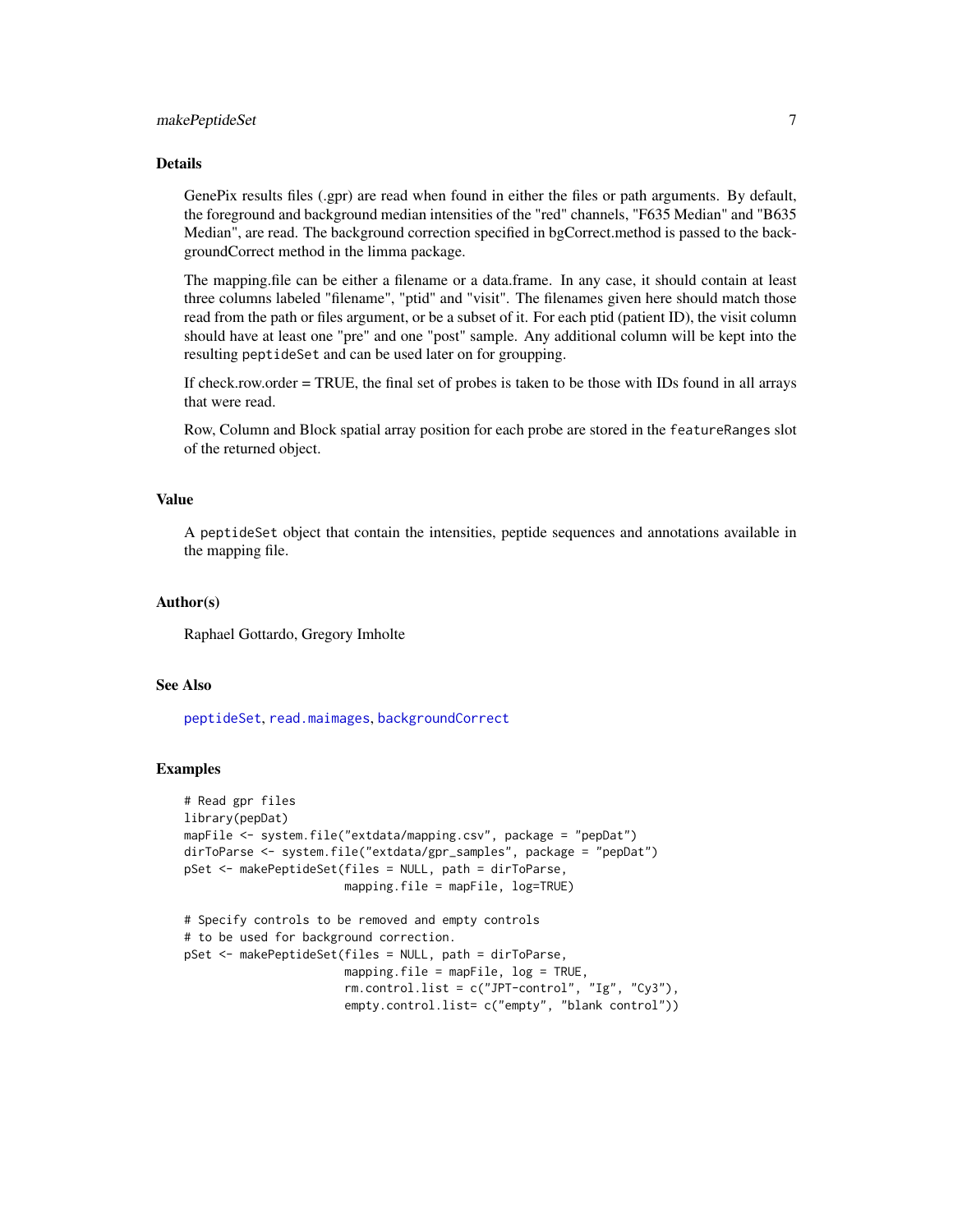<span id="page-7-1"></span><span id="page-7-0"></span>

#### **Description**

This function is used to normalize the peptide microarray data using sequence information.

## Usage

```
normalizeArray(peptideSet, method = "ZpepQuad", robust = TRUE,
 centered = TRUE)
```
## Arguments

| peptideSet | A peptide Set. The expression data for the peptides as well as annotations and<br>ranges. |
|------------|-------------------------------------------------------------------------------------------|
| method     | A character. The normalization method to be used. Can be "Zpep" or "ZpepQuad".            |
| robust     | A logical. If TRUE, reweigthed least-squares estimates are computed.                      |
| centered   | A logical. If TRUE, recenter the data.                                                    |

#### Details

The available methods are "Zpep" and "ZpepQuad". These methods fit a linear model using either linear or linear and quadratic terms (respectively), regressing intensity on the peptides' five Z-scale scores. A peptide Z-scale score is obtained by summing over the Z-scale values in Sandburg et al (1998) of the amino acids the peptide comprises.

Peptide Z-scale scores may be provided in the featureRange slot of peptideSet. This slot is a GRanges object x, and the function will seek five columns labelled  $z1$  through  $z5$  in values(x). If these are not found, the function attempts to calculate Z-scales from sequence information found in peptide(peptideSet)

If robust  $=$  TRUE the linear model is fit with  $t_4$  distributed errors. The method returns the residuals of each peptide intensity in the fitted linear model. If centered = TRUE the fitted intercept term is added back to the residuals of the fit.

### Value

A peptideSet object with updated normalized intensity values.

## Author(s)

Raphael Gottardo, Gregory Imholte

## References

Sandberg, M., Eriksson, L., Jonsson, J., Sjostrom, M., and Wold, S. (1998). New chemical descriptors relevant for the design of biologically active peptides. A multivariate characterization of 87 amino acids. Journal of Medicinal Chemistry 41, 2481-2491.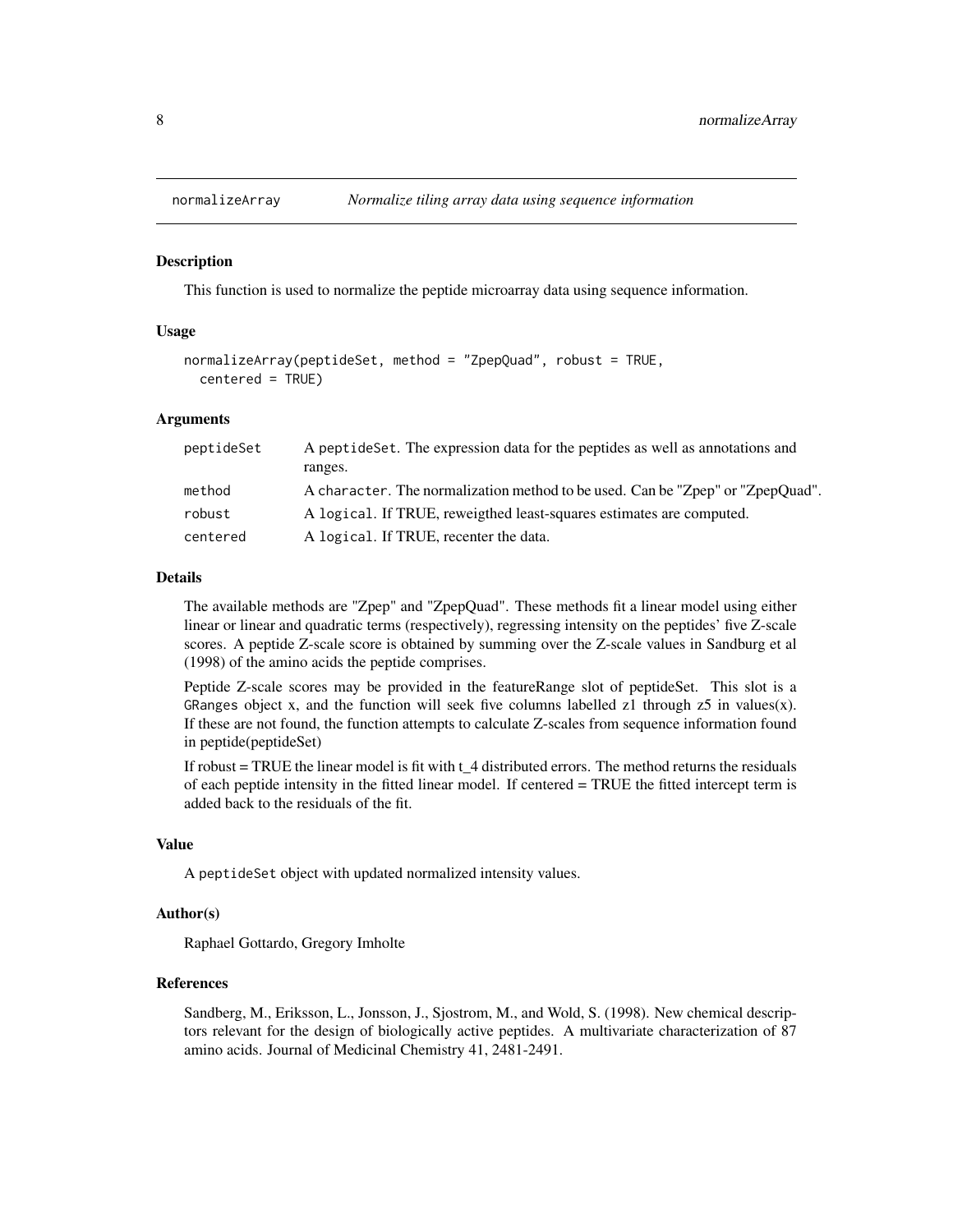#### <span id="page-8-0"></span>peptideSet 9

## See Also

[summarizePeptides](#page-15-1), [makeCalls](#page-3-1)

#### Examples

```
## This example curated from the vignette -- please see vignette("pepStat")
## for more information
if (require("pepDat")) {
 ## Get example GPR files + associated mapping file
 dirToParse <- system.file("extdata/gpr_samples", package = "pepDat")
 mapFile <- system.file("extdata/mapping.csv", package = "pepDat")
 ## Make a peptide set
 pSet <- makePeptideSet(files = NULL, path = dirToParse,
                         mapping.file = mapFile, log=TRUE)
 ## Plot array images -- useful for quality control
 plotArrayImage(pSet, array.index = 1)
 plotArrayResiduals(pSet, array.index = 1, smooth = TRUE)
 ## Summarize peptides, using pep_hxb2 as the position database
 data(pep_hxb2)
 psSet <- summarizePeptides(pSet, summary = "mean", position = pep_hxb2)
 ## Normalize the peptide set
 pnSet <- normalizeArray(psSet)
 ## Smooth
 psmSet <- slidingMean(pnSet, width = 9)
 ## Make calls
 calls <- makeCalls(psmSet, freq = TRUE, group = "treatment",
                    cutoff = .1, method = "FDR", verbose = TRUE)
 ## Produce a summary of the results
 summary <- restab(psmSet, calls)
}
```
<span id="page-8-1"></span>peptideSet *peptideSet class*

## **Description**

This class gathers all information from gpr files, annotation data and sequence data

#### Details

See ?peptideSet-methods for a list of accessors and method associated with the class.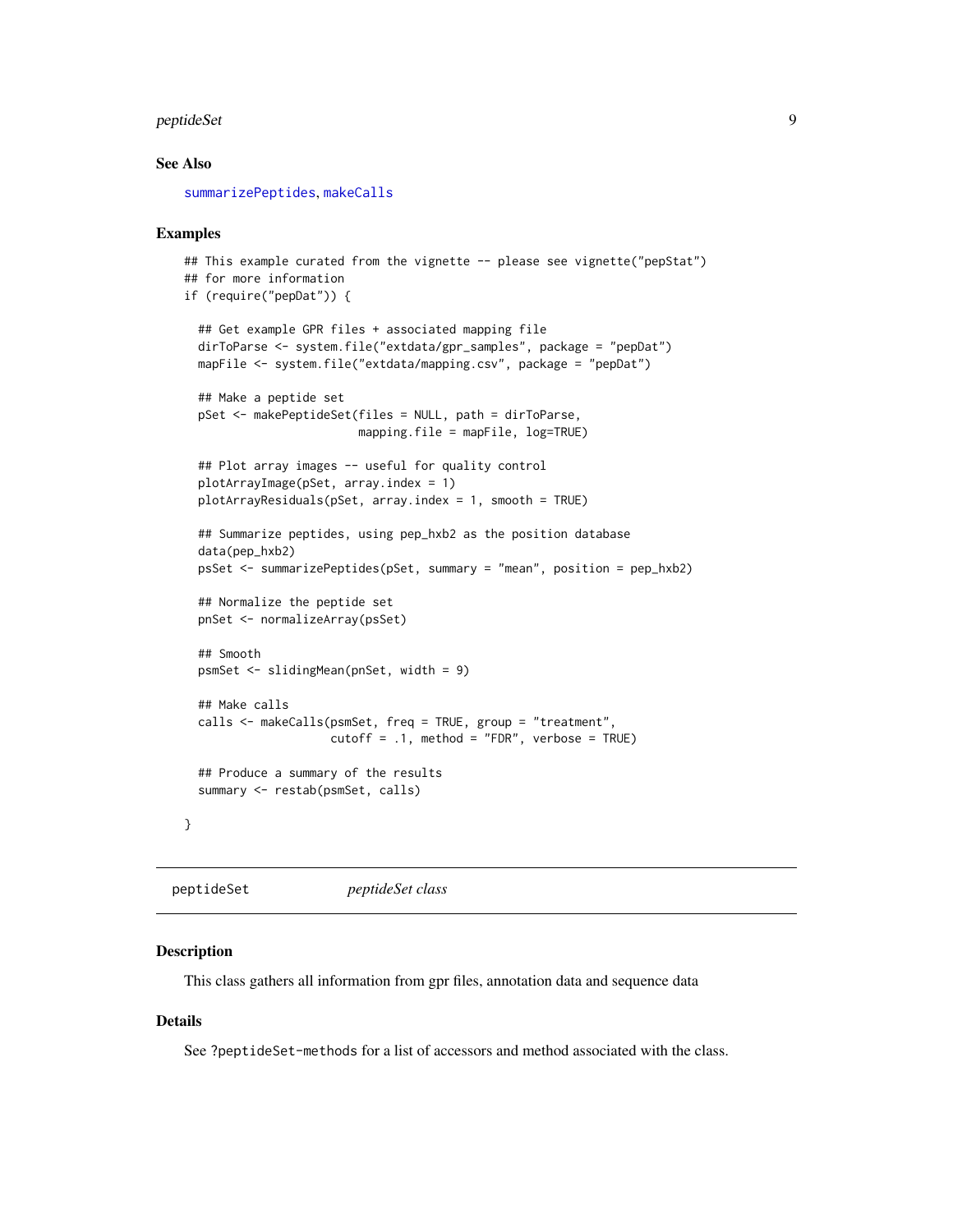## <span id="page-9-0"></span>**Slots**

featureRange A GRangesobject. The ranges and sequences of the peptides and their associated annotation.

phenoData An AnnotatedDataFrame. Annotation for the samples.

- assayData
- featureData
- annotation

protocolData Slots inherited from ExpressionSet.

## Author(s)

Greg Imholte

## See Also

[ExpressionSet](#page-0-0), [peptideSet-methods](#page-9-1)

<span id="page-9-1"></span>peptideSet-methods *peptideSet methods*

## **Description**

Methods for handling peptideSet objects

#### **Accessors**

 $nrow(x)$ : The number of peptides in x.

 $ncol(x)$ : The number of samples in x.

start $(x)$ : Get the starts of the peptides.

 $end(x)$ : Get the ends of the peptides.

width $(x)$ : Get the widths of the peptides.

```
position(x): Get the coordinates of the central amino-acid of each peptide, given by: round((start(x) + end(x))/2).
```
ranges $(x)$ : Returns a GRanges object that contains the annotations for the peptides.

ranges $(x)$  <- value Set annotations for the peptides.

values(x): Returns a SplitDataFrameList. Accessor for the values of the featureRange slot.

 $clade(x)$ : If available, returns the clade information for each peptide as a matrix.

 $peptide(x)$ : Get the sequence of the peptides.

peptide(x)  $\le$  value Set the sequence of the peptides.

 $featureID(x)$ : Get the ID of the peptides.

 $pepZscore(x)$ : If available, returns a matrix of the zScores for each peptide.

pepZscore(x) <- value Set the zScores for each peptide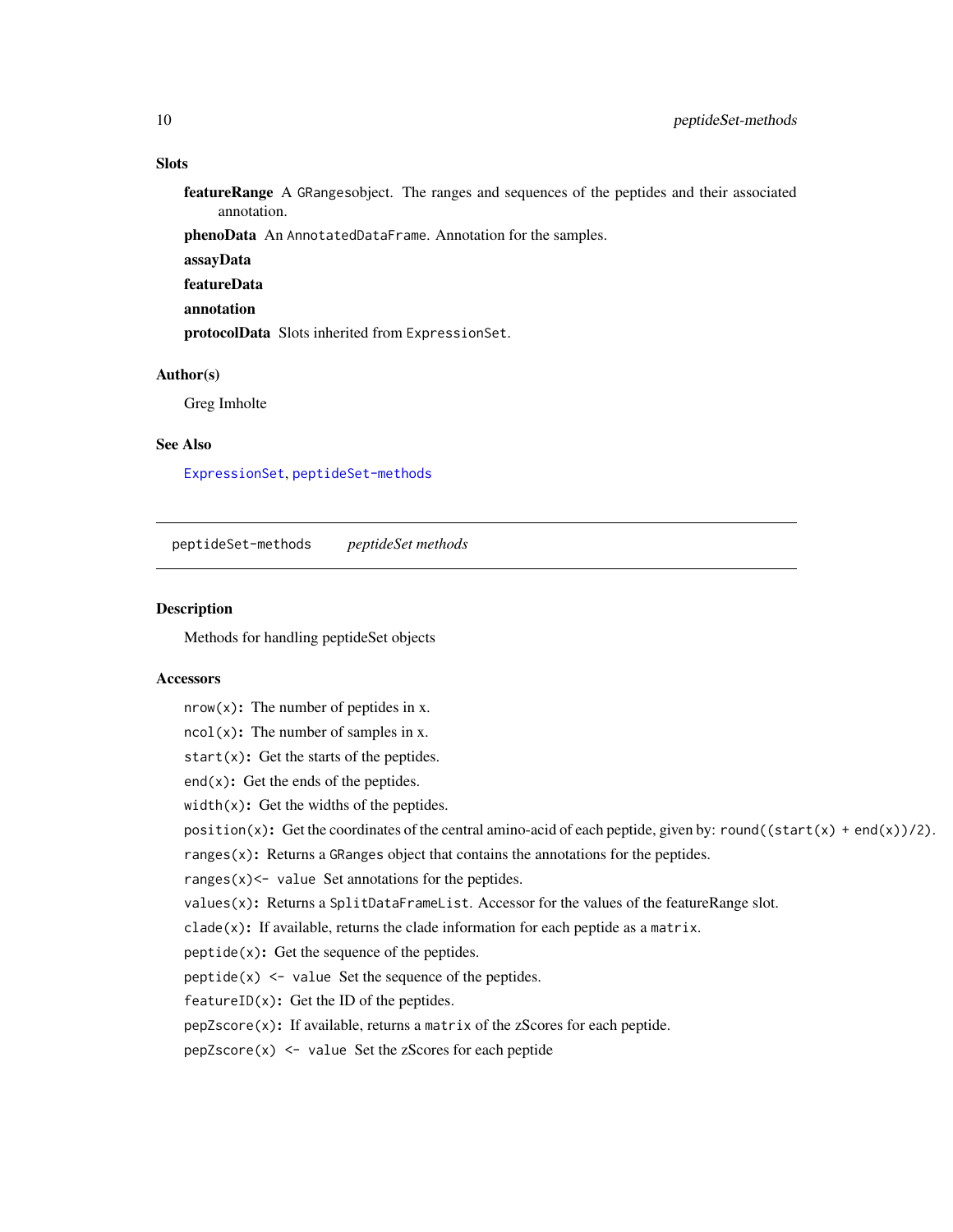## <span id="page-10-0"></span>plotArrayImage 11

## **Display**

show(object): Display a peptideSet object. summary(object): Summarize a peptideSet object.

## Subset

 $x[i, j]$ : Subset x by peptides (i), or samples (j).

subset(x, subset, drop=FALSE): Subset x given an expression 'subset'.

plotArrayImage *Plot microarray images*

## Description

Plot a color image of the intensities on a slide. These plots are helpful to diagnose spatial abnormalities.

## Usage

```
plotArrayImage(peptideSet, array.index = NULL, low = "white",
 high = "steelblue", ask = dev.interactive(orNone = TRUE) & 1 <
  length(array.index))
```

```
plotArrayResiduals(peptideSet, array.index = NULL, smooth = FALSE,
  low = "blue", high = "red", ask = dev.interactive(orNone = TRUE) & 1 <length(array.index))
```
## Arguments

| peptideSet  | A peptide Set object. The object must contain all the original probes. See<br>details below.                                      |
|-------------|-----------------------------------------------------------------------------------------------------------------------------------|
| array.index | A vector subsetting exprs (peptideSet), indicating which slides to plot                                                           |
| smooth      | A logical, a 2D spatial smoother is applied to residuals, the fitted residuals are<br>plotted.                                    |
| low         | A character string. The color of the lowest slide intensity. passed to scale_fill_gradient2.<br>the fitted residuals are plotted. |
| high        | A character string. The color of the highest slide intensity, passed to scale_fill_gradient2.                                     |
| ask         | A logical. If TRUE, the user is asked before each plot. See par (ask=.).                                                          |

## Details

The most coherent results are achieved when the peptideSet object is read with makePeptideSet with empty.control.list = NULL and rm.control.list = NULL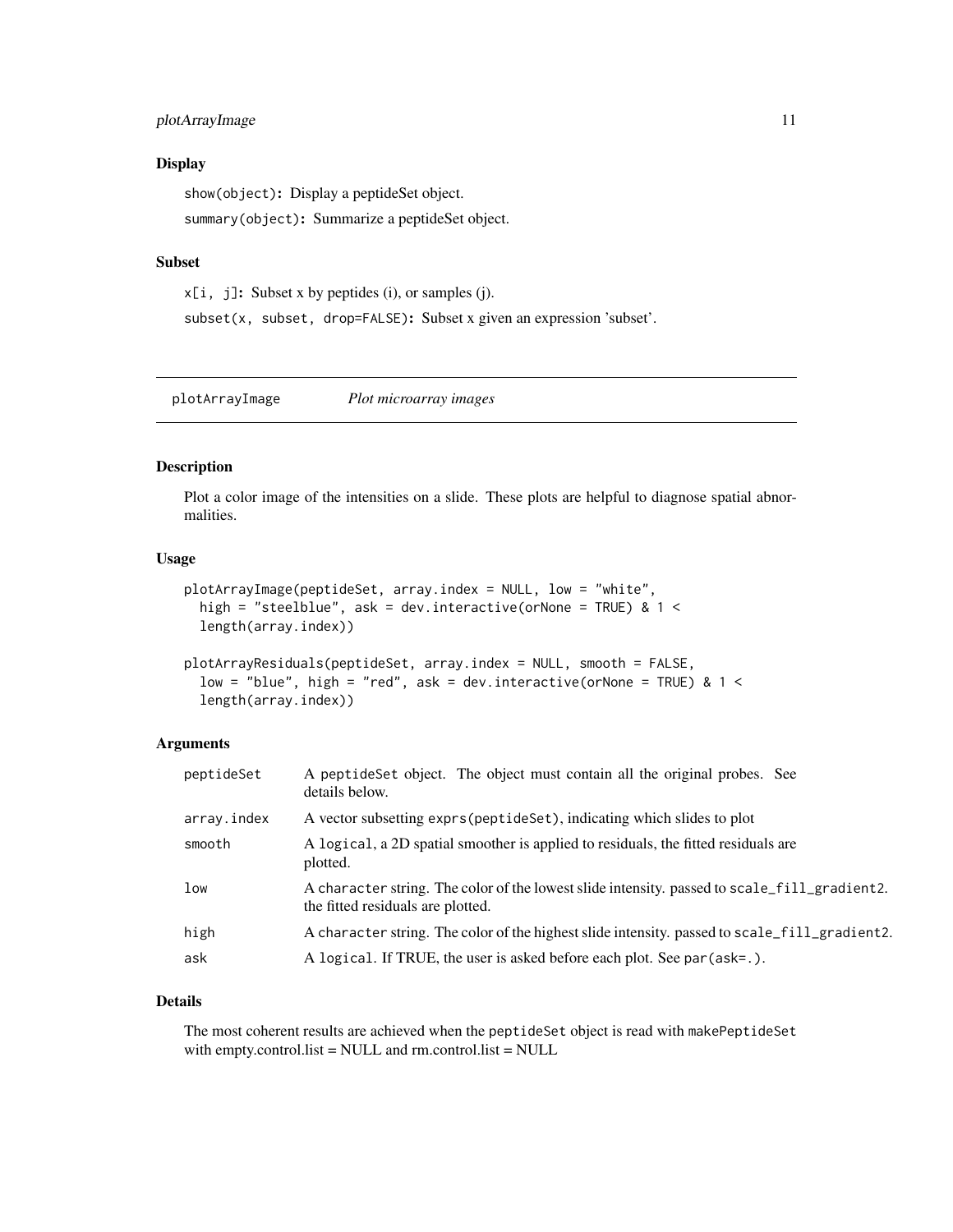## <span id="page-11-0"></span>Author(s)

Gregory Imholte

### Examples

```
## This example curated from the vignette -- please see vignette("pepStat")
## for more information
if (require("pepDat")) {
 ## Get example GPR files + associated mapping file
 dirToParse <- system.file("extdata/gpr_samples", package = "pepDat")
 mapFile <- system.file("extdata/mapping.csv", package = "pepDat")
 ## Make a peptide set
 pSet <- makePeptideSet(files = NULL, path = dirToParse,
                         mapping.file = mapFile, log=TRUE)
 ## Plot array images -- useful for quality control
 plotArrayImage(pSet, array.index = 1)
 plotArrayResiduals(pSet, array.index = 1, smooth = TRUE)
 ## Summarize peptides, using pep_hxb2 as the position database
 data(pep_hxb2)
 psSet <- summarizePeptides(pSet, summary = "mean", position = pep_hxb2)
 ## Normalize the peptide set
 pnSet <- normalizeArray(psSet)
 ## Smooth
 psmSet <- slidingMean(pnSet, width = 9)
 ## Make calls
 calls <- makeCalls(psmSet, freq = TRUE, group = "treatment",
                    cutoff = .1, method = "FDR", verbose = TRUE)
 ## Produce a summary of the results
 summary <- restab(psmSet, calls)
}
```
restab *Result table*

## **Description**

Tabulate the results of a peptide microarray analysis.

## Usage

restab(peptideSet, calls)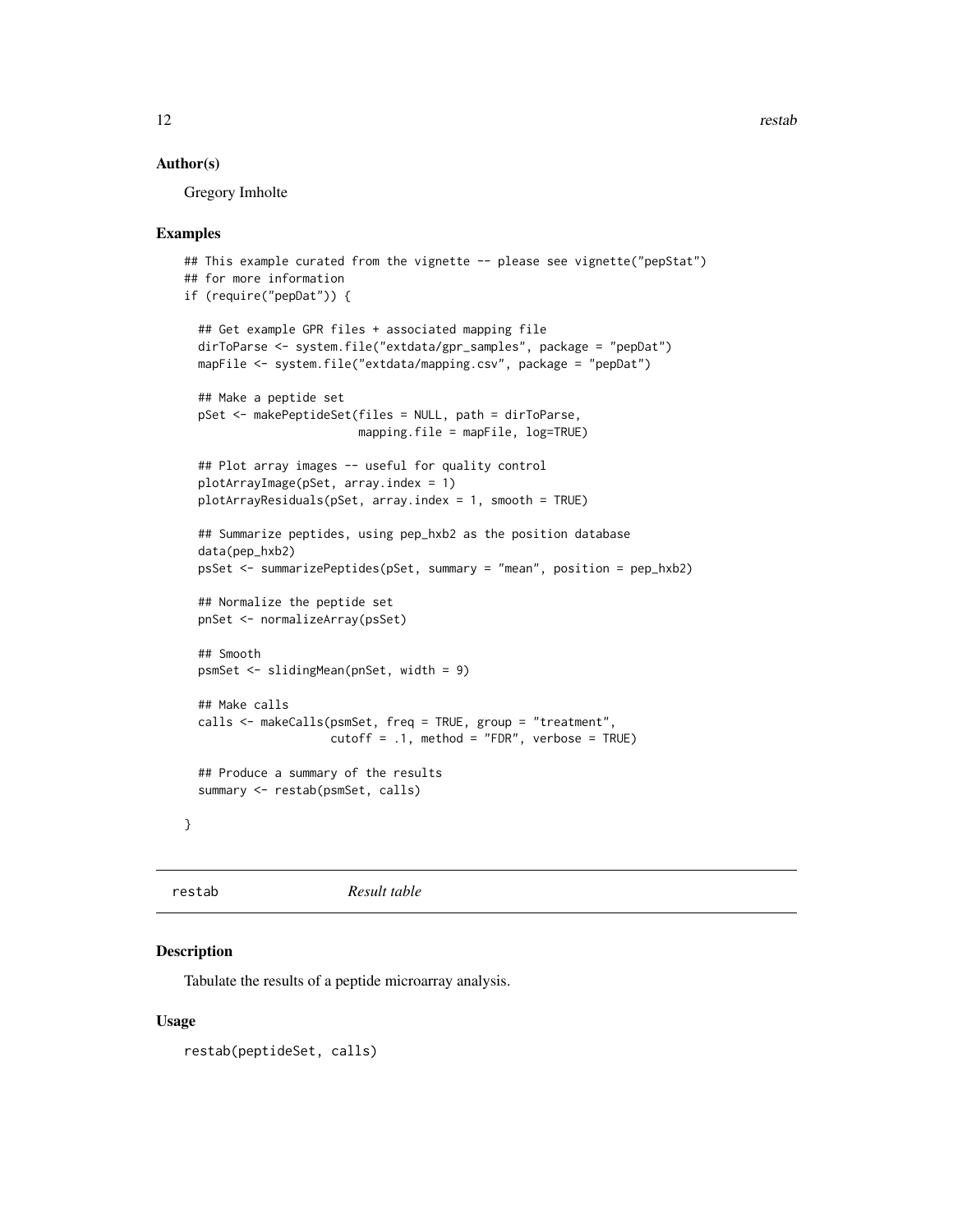#### restab and the state of the state of the state of the state of the state of the state of the state of the state of the state of the state of the state of the state of the state of the state of the state of the state of the

#### Arguments

| peptideSet | A peptide Set object.                            |
|------------|--------------------------------------------------|
| calls      | A matrix, as returned by the makeCalls function. |

## Details

The peptideSet should be the one used in the function call to makeCalls that generated the calls used. They should have identical peptides.

## Value

A data.frame with the peptides and some information from the peptideSet as well as the frequency of binding for each group of the calls.

```
## This example curated from the vignette -- please see vignette("pepStat")
## for more information
if (require("pepDat")) {
 ## Get example GPR files + associated mapping file
 dirToParse <- system.file("extdata/gpr_samples", package = "pepDat")
 mapFile <- system.file("extdata/mapping.csv", package = "pepDat")
 ## Make a peptide set
 pSet <- makePeptideSet(files = NULL, path = dirToParse,
                        mapping.file = mapFile, log=TRUE)
 ## Plot array images -- useful for quality control
 plotArrayImage(pSet, array.index = 1)
 plotArrayResiduals(pSet, array.index = 1, smooth = TRUE)
 ## Summarize peptides, using pep_hxb2 as the position database
 data(pep_hxb2)
 psSet <- summarizePeptides(pSet, summary = "mean", position = pep_hxb2)
 ## Normalize the peptide set
 pnSet <- normalizeArray(psSet)
 ## Smooth
 psmSet <- slidingMean(pnSet, width = 9)
 ## Make calls
 calls <- makeCalls(psmSet, freq = TRUE, group = "treatment",
                     cutoff = .1, method = "FDR", verbose = TRUE)## Produce a summary of the results
 summary <- restab(psmSet, calls)
```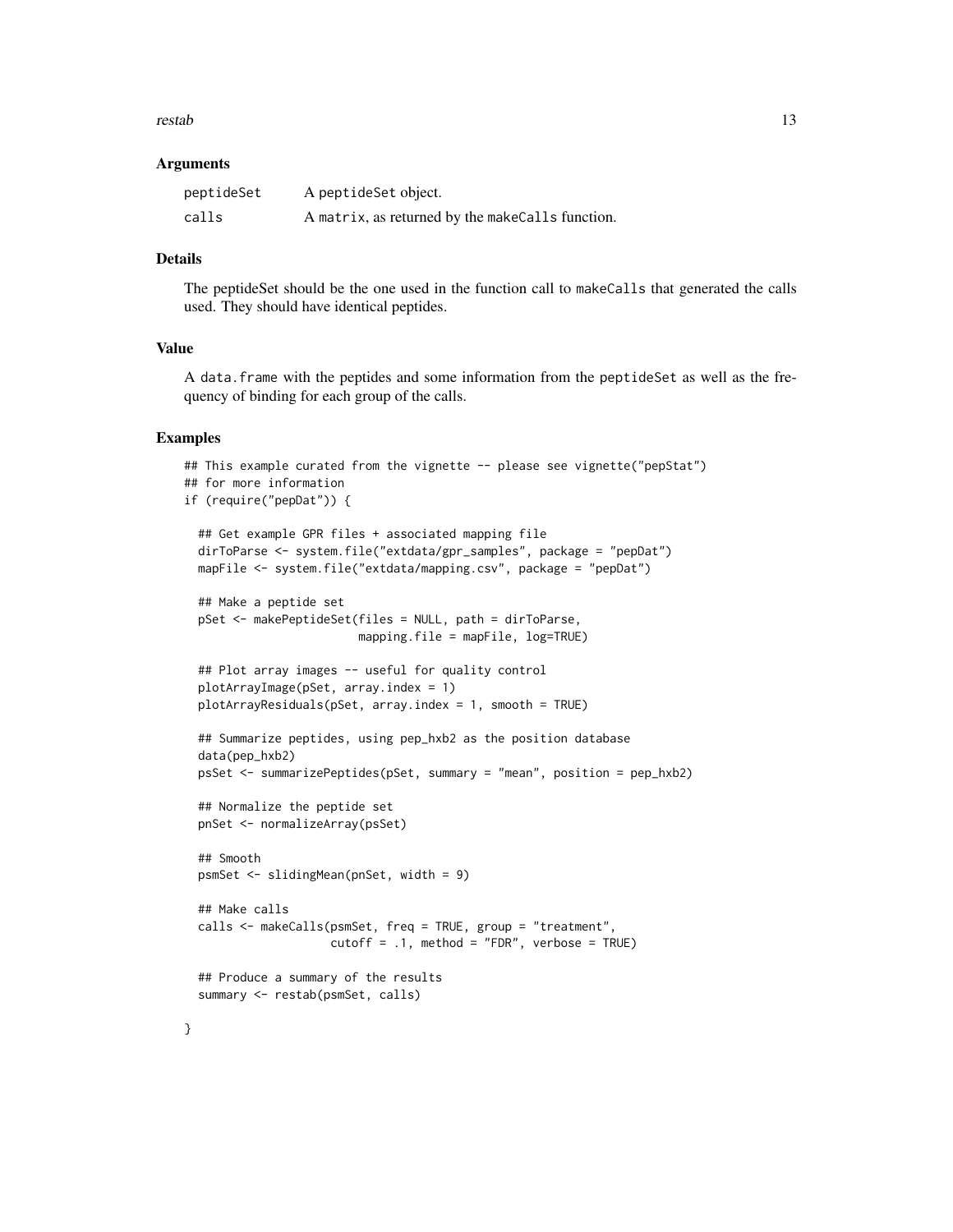## Description

Launches the pepStat Shiny application, providing an interactive interface for constructing peptide sets, normalizing intensities, generating calls. Quality control is also facilitated through interactive plotting features.

## Usage

```
shinyPepStat()
```
## Examples

```
if (interactive()) {
 shinyPepStat()
}
```
slidingMean *Data smoothing for peptide microarray.*

## Description

This function applies a sliding mean window to intensities to reduce noise generated by experimental variation, as well as take advantage of the overlapping nature of array peptides to share signal.

#### Usage

```
slidingMean(peptideSet, width = 9, verbose = FALSE, split.by.clade = TRUE)
```

| peptideSet | A peptideSet. The expression data for the peptides as well as annotations and<br>ranges. The range information is required to run this function. |
|------------|--------------------------------------------------------------------------------------------------------------------------------------------------|
| width      | A numeric. The width of the sliding window.                                                                                                      |
| verbose    | A logical. If set to TRUE, progress information will be displayed.                                                                               |
|            | split by clade A logical. If TRUE, the peptides will be smoothed by clade (See details sec-<br>tion below for more information).                 |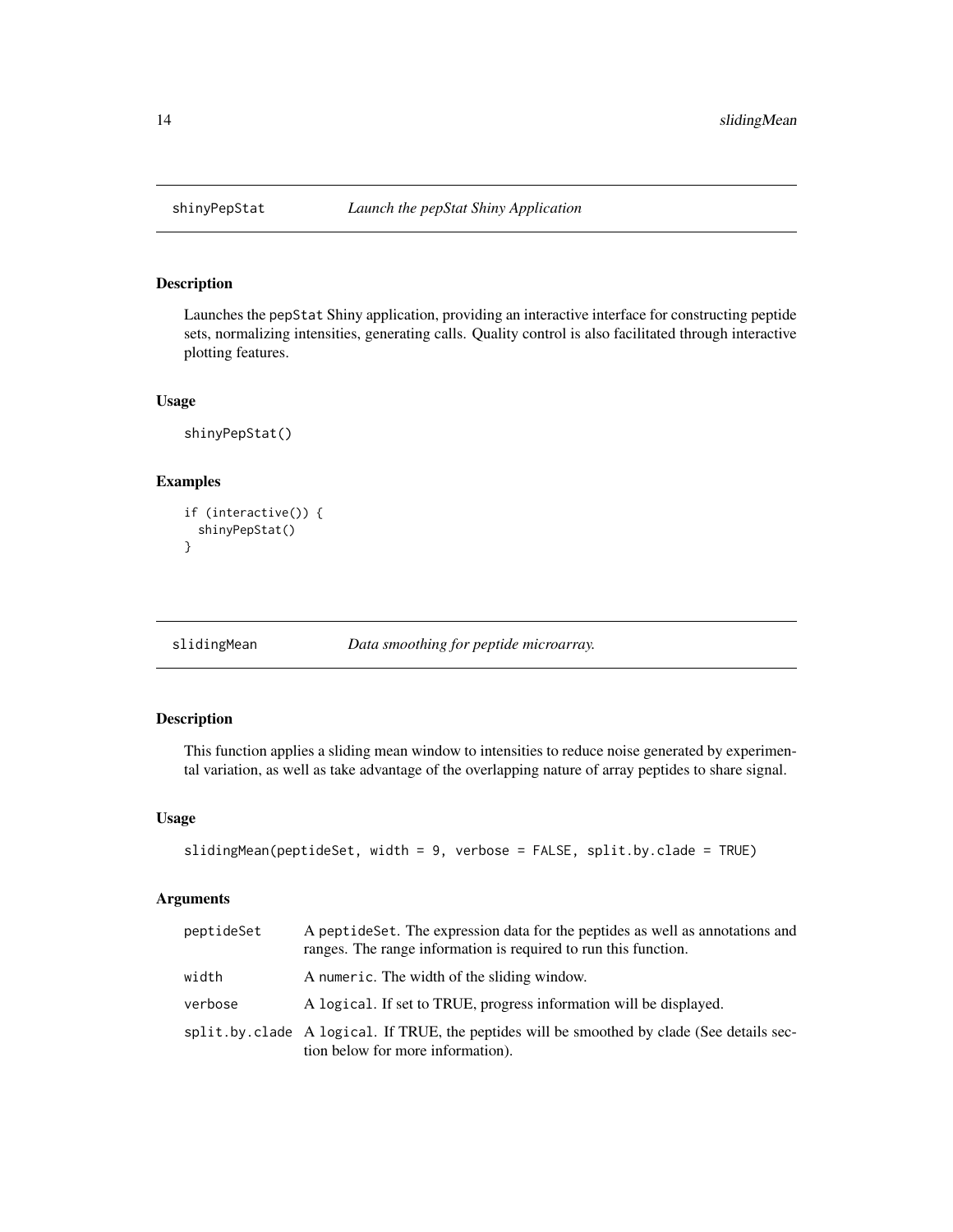#### sliding Mean 15

## Details

Peptide membership in the sliding mean window is determined by its position and the width argument. Two peptides are in the same window if the difference in their positions is less than or equal to width/2. A peptide's position is taken to be position(peptideSet).

A peptide's intensity is replaced by the mean of all peptide intensities within the peptide's sliding mean window.

When split.by.clade = TRUE, peptides are smoothed within clades defined by the clade column of the GRanges object occupying the featureRange slot of peptideSet. If set to FALSE, a peptide at a given position will borrow information from the neighboring peptides as well as the ones from other clades around this position.

#### Value

A peptideSet object with smoothed intensities.

#### Author(s)

Gregory Imholte

## See Also

[summarizePeptides](#page-15-1), [normalizeArray](#page-7-1)

```
## This example curated from the vignette -- please see vignette("pepStat")
## for more information
if (require("pepDat")) {
 ## Get example GPR files + associated mapping file
 dirToParse <- system.file("extdata/gpr_samples", package = "pepDat")
 mapFile <- system.file("extdata/mapping.csv", package = "pepDat")
 ## Make a peptide set
 pSet <- makePeptideSet(files = NULL, path = dirToParse,
                         mapping.file = mapFile, log=TRUE)
 ## Plot array images -- useful for quality control
 plotArrayImage(pSet, array.index = 1)
 plotArrayResiduals(pSet, array.index = 1, smooth = TRUE)
 ## Summarize peptides, using pep_hxb2 as the position database
 data(pep_hxb2)
 psSet <- summarizePeptides(pSet, summary = "mean", position = pep_hxb2)
 ## Normalize the peptide set
 pnSet <- normalizeArray(psSet)
 ## Smooth
 psmSet <- slidingMean(pnSet, width = 9)
```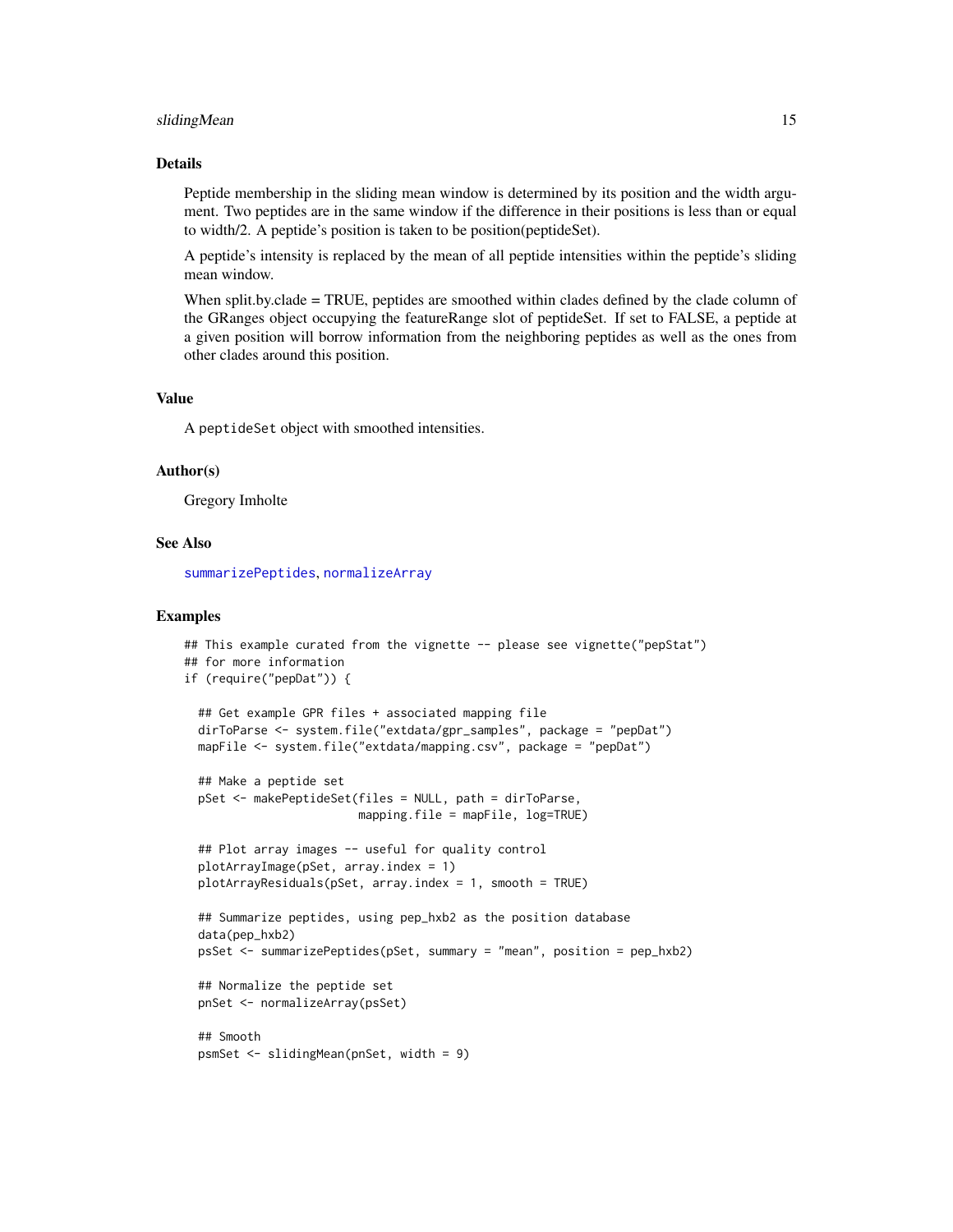```
## Make calls
calls <- makeCalls(psmSet, freq = TRUE, group = "treatment",
                   cutoff = .1, method = "FDR", verbose = TRUE)
## Produce a summary of the results
summary <- restab(psmSet, calls)
```
<span id="page-15-1"></span>summarizePeptides *Add information to a peptideSet and summarize peptides*

## Description

}

This function merges the replicates and adds information from a peptide collection to a peptideSet. This collection can include coordinates, alignment information, Z-scales, and other peptide information.

#### Usage

```
summarizePeptides(peptideSet, summary = "median", position = NULL)
```
#### Arguments

| peptideSet | A peptideSet, as created by makePeptideSet                                                                                                             |
|------------|--------------------------------------------------------------------------------------------------------------------------------------------------------|
| summary    | A character string. The method used for merging replicates. Available are:<br>"mean" and "median".                                                     |
| position   | A data, frame or GRanges object. A peptide collection such as the ones avail-<br>able in peppat. See details below and vignettes for more information. |

## Details

The object in the position argument will be passed to create\_db, it can either be a GRanges object with a peptide as a metadata column, or a data. frame that can be used to create such GRanges. Some peptide collections can be found in the pepDat package.

#### Value

An object of class peptideSet with added columns and updated ranges.

## Author(s)

Raphael Gottardo, Greory Imholte

## See Also

[makePeptideSet](#page-5-1), [create\\_db](#page-2-1), [create\\_db](#page-2-1)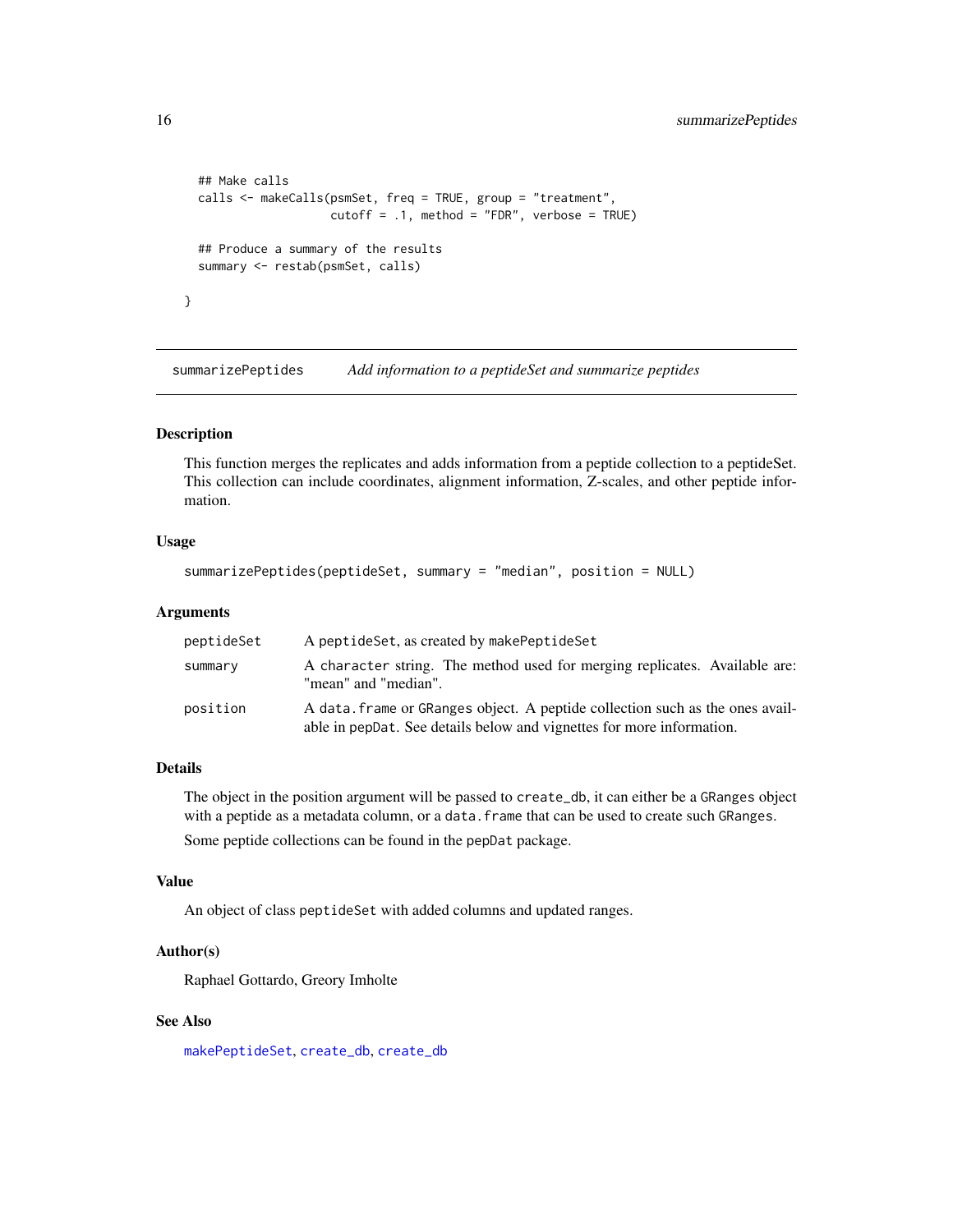## summarizePeptides 17

```
## This example curated from the vignette -- please see vignette("pepStat")
## for more information
if (require("pepDat")) {
 ## Get example GPR files + associated mapping file
 dirToParse <- system.file("extdata/gpr_samples", package = "pepDat")
 mapFile <- system.file("extdata/mapping.csv", package = "pepDat")
 ## Make a peptide set
 pSet <- makePeptideSet(files = NULL, path = dirToParse,
                        mapping.file = mapFile, log=TRUE)
 ## Plot array images -- useful for quality control
 plotArrayImage(pSet, array.index = 1)
 plotArrayResiduals(pSet, array.index = 1, smooth = TRUE)
 ## Summarize peptides, using pep_hxb2 as the position database
 data(pep_hxb2)
 psSet <- summarizePeptides(pSet, summary = "mean", position = pep_hxb2)
 ## Normalize the peptide set
 pnSet <- normalizeArray(psSet)
 ## Smooth
 psmSet <- slidingMean(pnSet, width = 9)
 ## Make calls
 calls <- makeCalls(psmSet, freq = TRUE, group = "treatment",
                    cutoff = .1, method = "FDR", verbose = TRUE)
 ## Produce a summary of the results
 summary <- restab(psmSet, calls)
}
```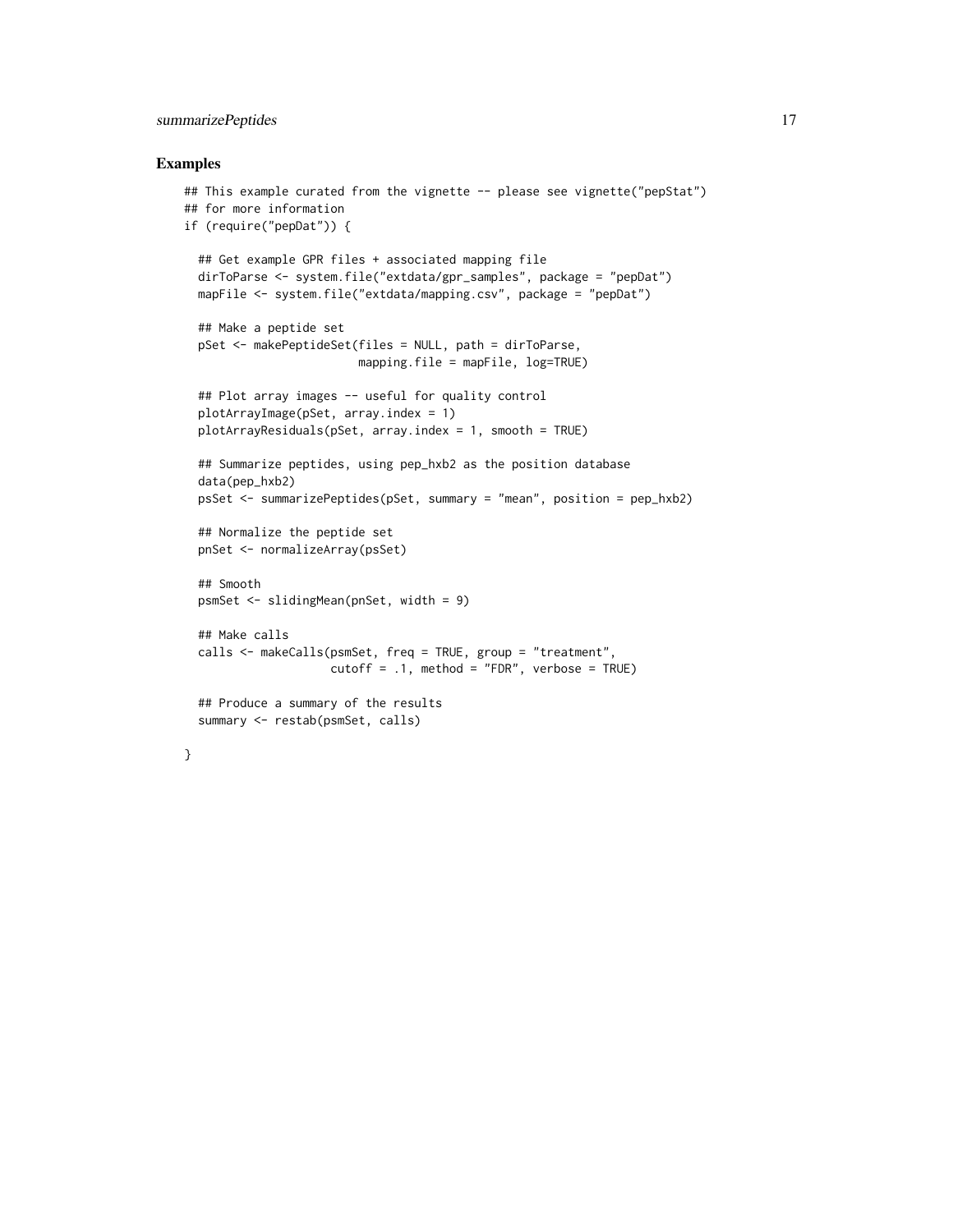# <span id="page-17-0"></span>**Index**

[,peptideSet,ANY,ANY,ANY-method *(*peptideSet-methods*)*, [10](#page-9-0)

backgroundCorrect, *7* baseline\_correct, [2](#page-1-0) baselineCorrect.pSet, [2](#page-1-0)

clade *(*peptideSet-methods*)*, [10](#page-9-0) clade,GRanges-method *(*peptideSet-methods*)*, [10](#page-9-0) clade,peptideSet-method *(*peptideSet-methods*)*, [10](#page-9-0) clade-methods *(*peptideSet-methods*)*, [10](#page-9-0) create\_db, [3,](#page-2-0) *16*

end,peptideSet-method *(*peptideSet-methods*)*, [10](#page-9-0) ExpressionSet, *10*

```
featureID (peptideSet-methods), 10
featureID,peptideSet-method
        (peptideSet-methods), 10
featureID-method (peptideSet-methods),
        10
```

```
GRanges, 3
```
makeCalls, [4,](#page-3-0) *9* makePeptideSet, [6,](#page-5-0) *16*

NormalizeArray *(*normalizeArray*)*, [8](#page-7-0) normalizeArray, [8,](#page-7-0) *15*

peptide *(*peptideSet-methods*)*, [10](#page-9-0) peptide,peptideSet-method *(*peptideSet-methods*)*, [10](#page-9-0) peptide-method *(*peptideSet-methods*)*, [10](#page-9-0) peptide<- *(*peptideSet-methods*)*, [10](#page-9-0) peptide<-,peptideSet,character-method *(*peptideSet-methods*)*, [10](#page-9-0) peptideSet, *7*, [9](#page-8-0)

peptideSet-class *(*peptideSet*)*, [9](#page-8-0) peptideSet-methods, [10](#page-9-0) pepZscore *(*peptideSet-methods*)*, [10](#page-9-0) pepZscore,GRanges-method *(*peptideSet-methods*)*, [10](#page-9-0) pepZscore,peptideSet-method *(*peptideSet-methods*)*, [10](#page-9-0) pepZscore-method *(*peptideSet-methods*)*, [10](#page-9-0) pepZscore<- *(*peptideSet-methods*)*, [10](#page-9-0) pepZscore<-,GRanges,data.frame-method *(*peptideSet-methods*)*, [10](#page-9-0) pepZscore<-,peptideSet,data.frame-method *(*peptideSet-methods*)*, [10](#page-9-0) plotArrayImage, [11](#page-10-0) plotArrayResiduals *(*plotArrayImage*)*, [11](#page-10-0) position *(*peptideSet-methods*)*, [10](#page-9-0) position,peptideSet-method *(*peptideSet-methods*)*, [10](#page-9-0) position-method *(*peptideSet-methods*)*, [10](#page-9-0)

```
ranges,peptideSet-method
        (peptideSet-methods), 10
ranges<-,peptideSet-method
        (peptideSet-methods), 10
read.maimages, 7
restab, 12
```
shinyPepStat, [14](#page-13-0) show,peptideSet-method *(*peptideSet-methods*)*, [10](#page-9-0) slidingMean, [14](#page-13-0) start,peptideSet-method *(*peptideSet-methods*)*, [10](#page-9-0) subset,peptideSet-method *(*peptideSet-methods*)*, [10](#page-9-0) summarizePeptides, *9*, *15*, [16](#page-15-0) summary,peptideSet-method *(*peptideSet-methods*)*, [10](#page-9-0)